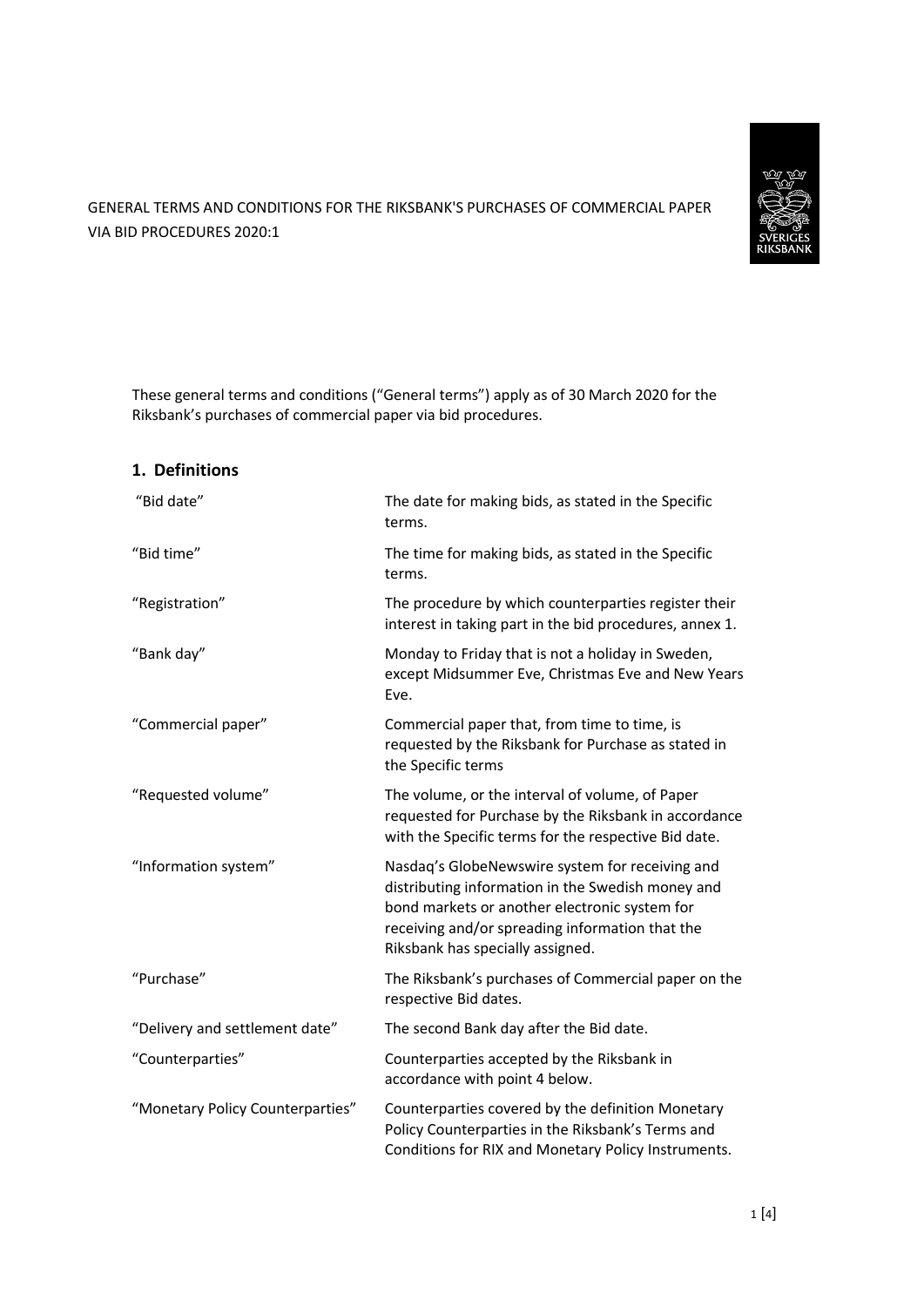

| "Final volume"   | The volume of Commercial paper that the Riksbank,<br>after the Bid time has expired on the respective Bid<br>date, decides shall be purchased by the Riksbank on<br>such Bid date. The Final volume is within the<br>Requested volume, when the Requested Volume is<br>stated as an interval. |
|------------------|-----------------------------------------------------------------------------------------------------------------------------------------------------------------------------------------------------------------------------------------------------------------------------------------------|
| "Specific terms" | The special terms and conditions that are applicable to<br>the respective Bid date.                                                                                                                                                                                                           |

## **2. Method of purchase**

Purchases take place via bid procedures in which Counterparties make bids for Requested volume at a price fixed by the Riksbank.

### **3. Notification of Purchases and Special terms**

Prior to Purchase, the Riksbank will notify on its website and via the Information system – or by another means determined by the Riksbank – the Bid date, the Requested volume, the Bid times and the Delivery and payment date ("Specific terms"). Specific terms are normally notified two (2) Bank days prior to the Bid date.

### **4. Counterparties**

Only those who, at the time of submitting a bid, are Monetary Policy Counterparties and from whom the Riksbank has received a complete Registration no later than 09.00 the Bank day prior to the Bid date are eligible to make a bid when the Riksbank carries out Commercial paper Purchases. Counterparties must meet the requirements for Monetary Policy Counterparties on both the date of the Registration and the Bid date. The Riksbank reserves the right to depart from the requirements in this section.

Registration and the information provided in the Registration apply for and are binding for the Counterparty for all ensuing bid procedures in which the Counterparty participates.

Counterparties are obliged to ensure that the person representing the Counterparty in the Bid procedure is authorised to do so and has the authority to make binding bids on behalf of the Counterparty.

A counterparty is always bound by a submitted Bid.

### **5. Bid procedure**

Bids are submitted by Counterparties by telephone and confirmed by email during the Bid time on the Bid date.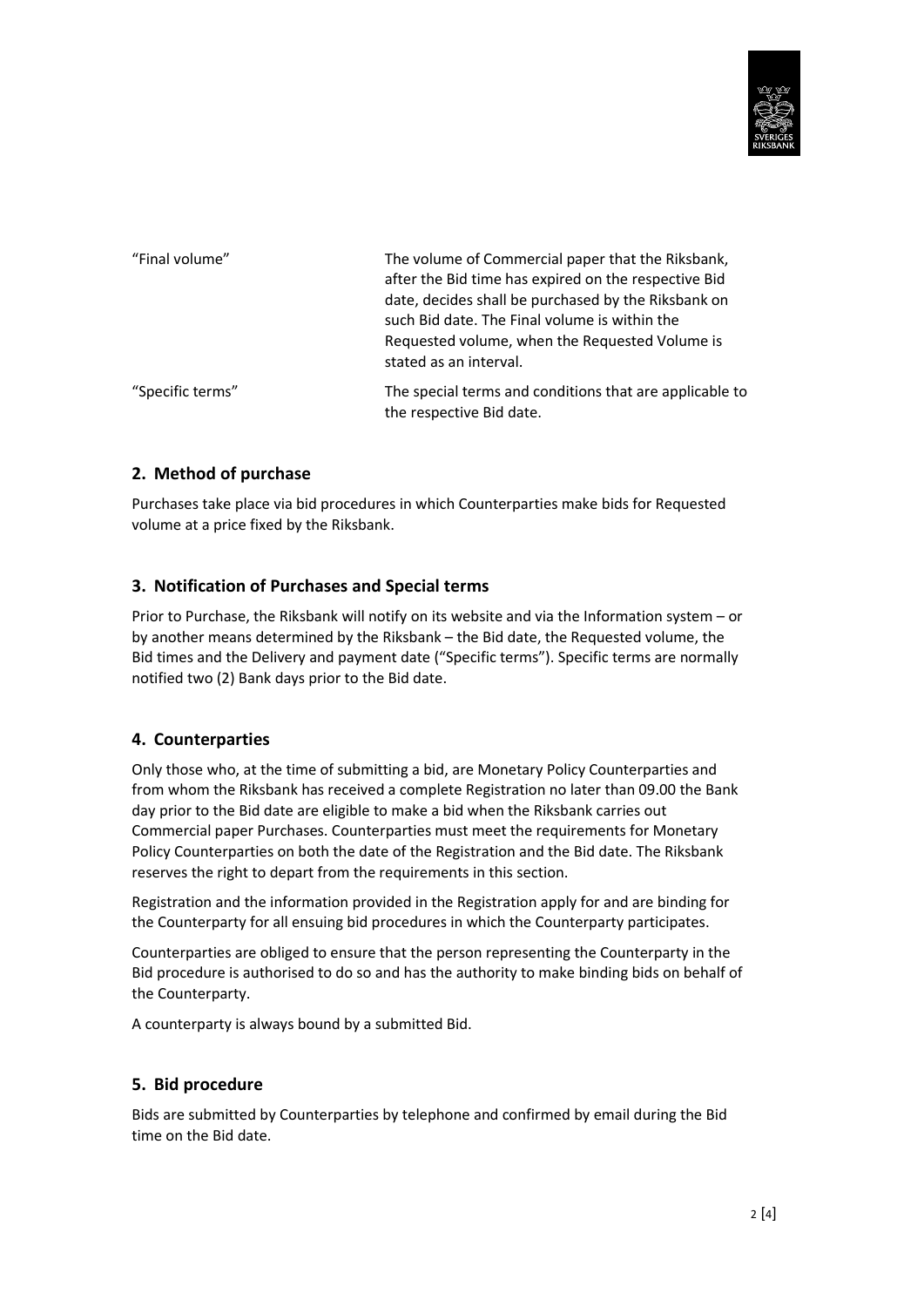

The Riksbank reserves the right to terminate the bid procedure, extend or postpone the Bid times, or designate a later Bid date. In such case, this will be communicated to the Counterparties as soon as possible.

Bids shall include information about requested volume. Volume shall be stated as SEK 1,000,000 (corresponding nominal amount) or whole multiples thereof and may not exceed the Highest permitted bid volume or be lower than the Lowest permitted bid volume (such volumes are specified in the Specific terms).

Bids made are binding for the Counterparty. Bids may not be withdrawn or changed by the Counterparty after the Bid times have expired. Bids are binding until the allocation result has been notified, in accordance with point 6 below, or until the bid procedure has been terminated by the Riksbank.

When the Bid time has expired, the bids are consolidated. The Final volume is thereafter decided by the Riksbank. Allocation takes place hereafter, stating the volume per Counterparty. If necessary to avoid the Final volume being exceeded, the allocation for the bid is reduced pro rata. In the event of a reduction, the allocated volume is rounded down to a multiple of SEK 1,000,000 (corresponding nominal amount).

The Riksbank reserves the right to, without stating a reason and prior to the allocation decision, reject submitted bids or individual Commercial papers (ISIN code), even if this would mean that the Final volume is lower than the Requested volume or that no allocation takes place at all. The Counterparty's bid is accepted via the allocation decision.

The Counterparty is obliged to deliver the allocated volume even if this is smaller than the volume offered in the Counterparty's bid.

### **6. Reporting allocation results**

The allocation results stating the allocated volume will be notified via the Information system, or by another means determined by the Riksbank, normally no later than 30 minutes after the deadline for submitting a bid. However, in the case of impediment, the Riksbank reserves the right to notify the results at a later point in time. The allocation results will also be notified as soon as possible on the Riksbank's website.

One hour after the allocated volume has been notified, the bidder shall provide information in writing to the Riksbank on the Commercial papers that the bidder intends to include in the bid.

#### **7. Delivery and payment**

On the Delivery and payment date, the delivery of the allocated Purchases of Commercial papers will be made by the relevant Counterparty, and payment for the Purchase of Commercial papers will be made by the Riksbank. The transaction will be through Euroclear Sweden AB's securities settlement system, in accordance with information provided by the Counterparty in its Registration and by the Riksbank in the Specific terms. The payment will be calculated in accordance with Swedish market practice.